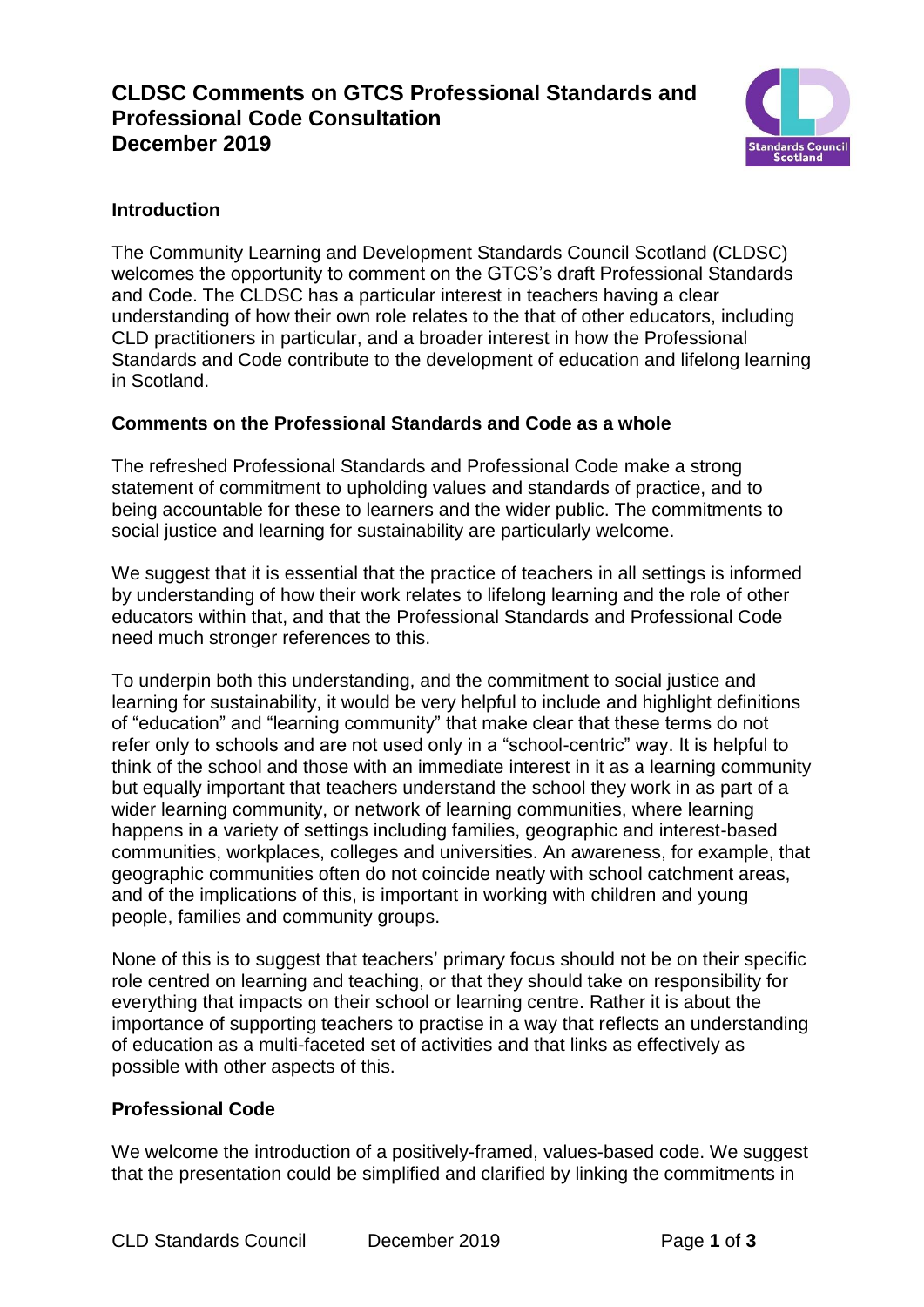the 4 bullet points at the start of section 4 to the values statements in 3 (or an amended version of these incorporating material from the table in section 4) rather than having the separate tables in 3 & 4.

### **Standards for full registration**

We welcome the emphasis in 3.1.5 of the Standards for Registration on teachers creating and sustaining "effective working relationships with colleagues, parents/carers, wider school community and partner agencies, to support learning and well-being". However we suggest that this needs to be much more strongly supported by emphasis on the need for understanding of the wider context in which individual schools, and the school system in Scotland as a whole, seek to educate their pupils. For instance, in section 2.2.1 of the Standards for Registration ("Education Systems") there is reference to "the principal influences on Scottish education" with the context indicating that "Scottish education" consists entirely of schools and so communicating that it can be considered as such; while in section 2.2.2, "Learning Communities", references are entirely to schools, education authorities etc; there is no mention of local communities, other public services, employers or other educators. We suggest that a specific reference to collaborative work with CLD practitioners in local authority and 3rd sectors would be appropriate here.

We also suggest that in seeking to set rigorous standards for teachers to achieve full registration at the end of their probationary period, the Standards for Registration are on the one hand not wholly realistic, and on the other, make it difficult to articulate how teachers are expected to develop. The lengthy list of requirements appears to us to be less than helpful in identifying the essential and attainable competences for an effective early-career educator in the school context.

## **Standards for Leadership and Management**

We welcome the wide view of leadership presented in these Standards, including in particular the opening statement in 1.1 "All leaders have a responsibility to actively engage in multi and inter-agency working across their learning community and beyond…in order to achieve positive outcomes for all learners and support improvement." Similarly we welcome the emphasis in 3.4, Relationships and Partnership, on collaboration to support participation by children and young people, families and others, building relationships to foster the home learning environment and multi-agency working.

We suggest that these aspects of the Standards could be further strengthened through reference to our earlier comments in relation to "learning communities" and awareness of the wider context of education and lifelong learning.

We see section 2, Strategic Vision, Professional Knowledge and Understanding and Interpersonal Skills and Abilities, as being particularly helpful. A question arises for us from the location of all of this material within the Standards for Leadership and Management. Would a focus on underpinning elements of practice, such as interpersonal skills, be useful in the Standards for Registration, including for newlyqualified teachers and probationers? We suggest it would. It also appears to us that